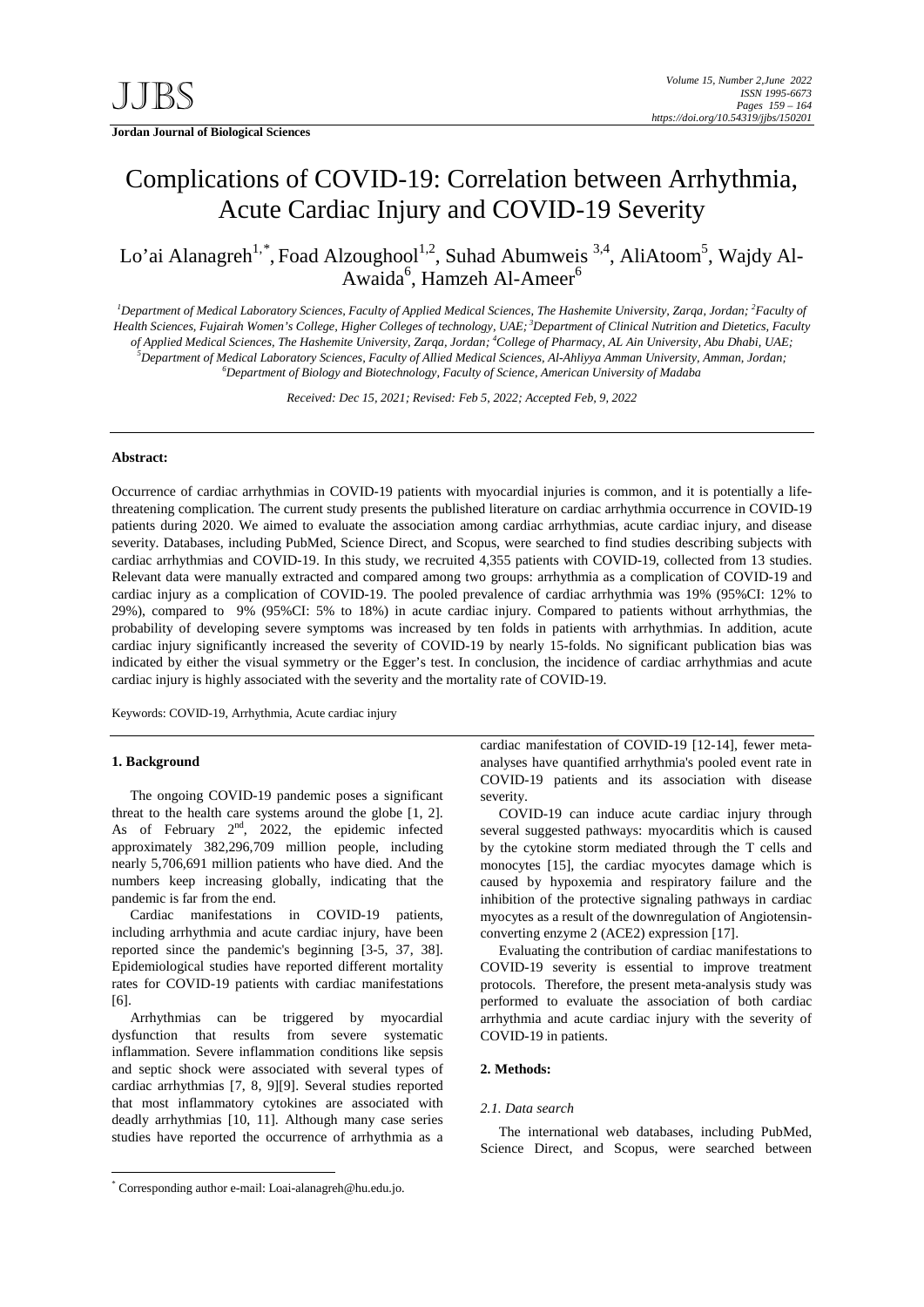January 1, 2020, and August 18, 2020. Several combined keywords were used for searching the databases, including cardiac arrhythmias and COVID-19; arrhythmia and SAR-CoV-2; acute cardiac injury and SAR-CoV-2; and COVID-19. Besides, the lists of references of all relevant studies were also manually checked to identify further studies. The protocol for this meta-analysis is registered at PROSPERO CRD42020191768. The meta-analysis was also conducted following the Meta-analyses of Observational Studies in Epidemiology (MOOSE) [18].

## *2.2. Study selection*

Studies that provided adequate details on cardiac arrhythmia and acute cardiac injury as outcomes complications in positively diagnosed COVID-19 were included. Case reports, review articles, and editorials were excluded from this analysis. Studies that did not provide enough details on the number of cases with severe or fatal outcomes were excluded. The selection of the studies was limited to articles in the English language.

## *2.3. Data abstraction*

For studies that met the inclusion criteria, the following data were extracted from each one using a standardized form:

- The surname of the first author
- The design of the study
- Ratios of clinical characteristics of interest
- Sample size, country, data relevant to arrhythmia and acute cardiac injury as an outcome, the number of cases with severe and non-severe outcomes, and the number of survivors and non-survivors

As reported in the included studies, the severity of the disease validation was identified if patients needed to be admitted to the intensive care unit, needed vital life support, or required mechanical ventilation. Two investigators (FA and MA) extracted the relevant data,

## *2.4. Quality assessment*

The Joanna Briggs Institute (JBI) critical appraisal checklist for the case series was used to assess the internal validity and the risk of bias [19]. The ten items in the JBI checklist deals with issues related to confounding, selection, and information bias to assess the internal validity of the case series. We presented the quality assessment results of the included studies in a table and not as a score [19]. SA carried out the quality assessment of the included studies in this meta-analysis.

## *2.5. Quantitative data synthesis and analysis*

Data analysis was performed using Comprehensive Meta-Analysis V2 (Biostat, USA). A p-value of  $\langle 0.05$ was considered statistically significant. The pooled event rates of pre-existing cardiovascular disease comorbidities and the odds ratio (OR) with 95% confidence intervals (95%CI) of disease severity and mortality associated with the exposures of interest were estimated using a randomeffect model. Heterogeneity in any analysis was tested using the I2 statistic (p-value of  $< 0.1$ ), which estimates the percentage of variation in study results explained by between-study heterogeneity rather than sampling error. Usually, an I2 value >50% indicates considerable heterogeneity [20]. To assess the presence of publication bias, we used funnel plots as well as Egger's test.

## **3. Results**

# *3.1. Search results and study characteristics*

A total of 650 articles were identified from the three examined databases examined. After excluding duplicated or overlapping articles and removing reviews and editorials, 36 articles met the primary searched criteria. For the quantitative part of our study, eight studies were included in the meta-analysis that reported arrhythmia as disease complications. On the other hand, ten studies were included in this meta-analysis that reported acute cardiac injury as disease complications (Figure 1). Studies were conducted mainly in China (n=9) and the United States of America (n=4).



**Figure 1.** Flow chart of the literature search and study selection

## *3.2. The proportions of cardiac manifestations in COVID-19 patients.*

Relevant data regarding the event rate of cardiac manifestations, particularly arrhythmia and acute cardiac injury in 4,355 patients with COVID-19, were collected from 13 studies; eight studies reported arrhythmia, and ten of them reported acute cardiac injury. The pooled prevalence of arrhythmia as a complication of COVID-19 among the eight included studies (Table 1) was 19% (95%CI: 12% to 29%), as shown in figure 2. Moreover, the pooled prevalence of acute cardiac injury as a complication of COVID-19 among the ten included studies (Table 2) was 9% (95%CI: 5% to 18%), as shown in figure 3.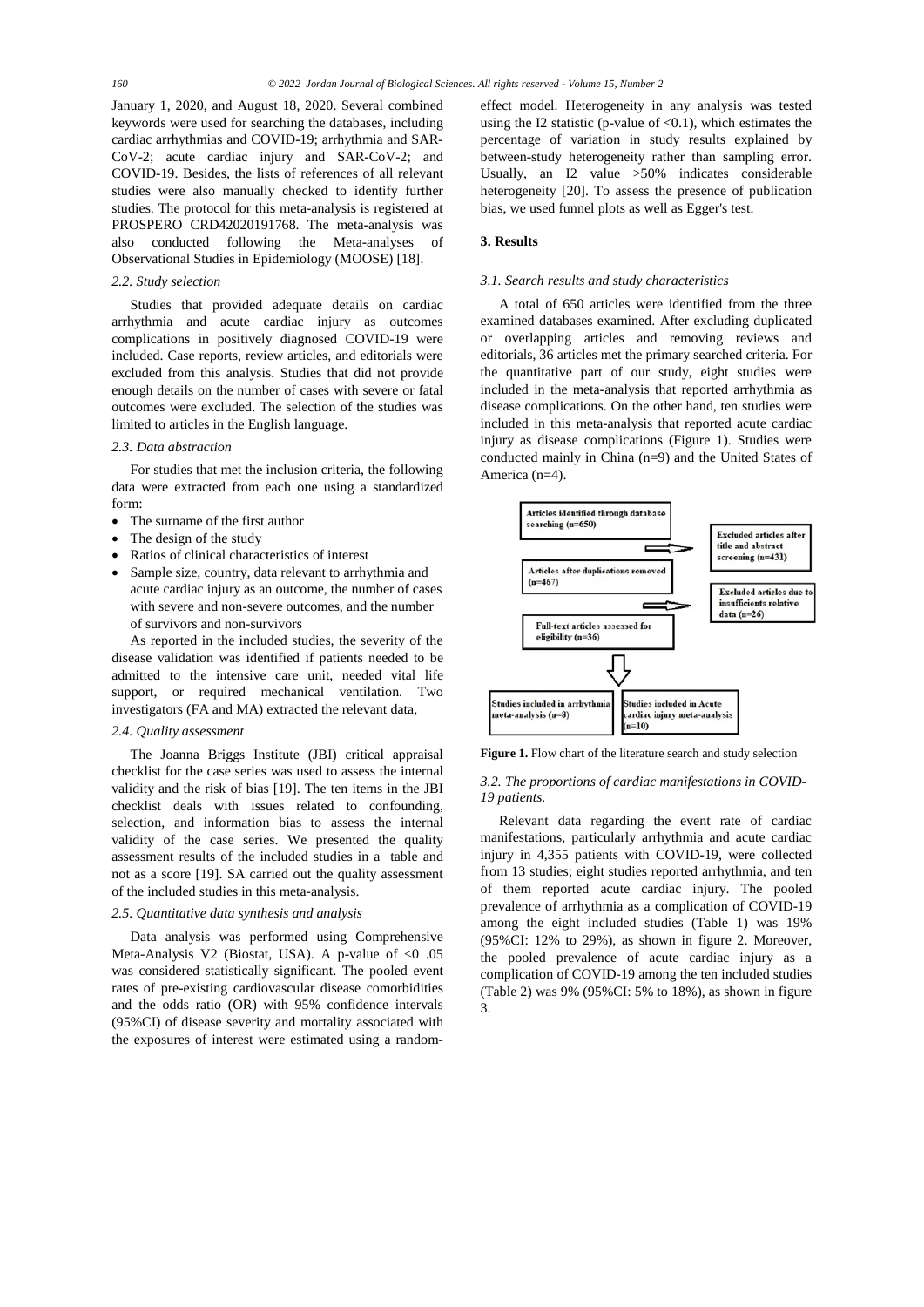| Study's Author          | Country    | Condition      | Sample size | Events $(n)$ | Non-events $(n)$ | Severe cases ratio | Non-sever cases ratio |
|-------------------------|------------|----------------|-------------|--------------|------------------|--------------------|-----------------------|
| Wang D, et al $[21]$    | China      | Arrhythmia     | 138         | 23           | 115              | 16/36              | 7/102                 |
| Goyal P, et al $[14]$   | <b>USA</b> | Arrhythmia     | 393         | 29           | 364              | 24/130             | 5/263                 |
| Zhang G, et al $[22]$   | China      | Arrhythmia 221 |             | 24           | 197              | 22/55              | 2/166                 |
| Hu L, et al $[3]$       | <b>USA</b> | Arrhythmia 323 |             | 98           | 225              | 80/172             | 18/151                |
| Du Y, et al $[23]$      | China      | Arrhythmia 85  |             | 51           | 34               |                    |                       |
| Rosenberg E, et al [24] | <b>USA</b> | Arrhythmia     | 1438        | 240          | 1198             |                    |                       |
| Lei S, et al $[13]$     | China      | Arrhythmia 34  |             | 8            | 26               | 5/15               | 3/19                  |
| Enzmann M, et al [25]   | <b>USA</b> | Arrhythmia     | 150         | 14           | 136              |                    |                       |

**Table 1**. Arrhythmia outcomes complication in COVID-19 patients.

**Table 2**.Acute cardiac injury outcomes complication in COVID-19 patients.

| Study's Author              |            | Country Condition        |      |    |      |        | Sample size Events (n) Non-events (n) Severe cases ratio Non-sever cases ratio |
|-----------------------------|------------|--------------------------|------|----|------|--------|--------------------------------------------------------------------------------|
| Wang D, et al $[21]$        | China      | Acute cardiac injury     | 138  | 10 | 128  | 8/36   | 2/102                                                                          |
| Zhang G, et al $[22]$ China |            | Acute Cardiac injury 221 |      | 17 | 204  | 16/55  | 1/166                                                                          |
| Hu L, et al $[3]$           | <b>USA</b> | Acute Cardiac injury 323 |      | 24 | 299  | 22/172 | 2/151                                                                          |
| Du Y, et al $[23]$          | China      | Acute cardiac injury     | -85  | 38 | 47   |        |                                                                                |
| Lei S, et al $[13]$         | China      | Acute cardiac injury     | -34  | 5  | 29   |        |                                                                                |
| Guan W, et al [26]          | China      | Acute cardiac injury     | 1099 | 6  | 1093 | 5/926  | 1/962                                                                          |
| Huang C, et al $[9]$        | China      | Acute cardiac injury     | -41  | 5  | 36   | 4/13   | 1/28                                                                           |
| Wan S, et al $[27]$         | China      | Acute cardiac injury     | 135  | 10 | 125  | 2/40   | 8/95                                                                           |
| Zhou F, et al $[28]$        | China      | Acute Cardiac injury 191 |      | 33 | 158  | 32/54  | 1/137                                                                          |
| Wang D, et al $[29]$        | China      | Acute Cardiac injury 107 |      | 12 | 95   | 8/19   | 4/88                                                                           |
|                             |            |                          |      |    |      |        |                                                                                |

| Study name  | Statistics for each study<br>Outcome |                       |                |                |             |
|-------------|--------------------------------------|-----------------------|----------------|----------------|-------------|
|             |                                      | <b>E</b> vent<br>rate | Lower<br>limit | Upper<br>limit | p-Value     |
| Du Y        | Arrhythmia as outcome                | 0.60                  | 0.49           | 0.70           | 0.067050069 |
| Enzmann MO  | Arrhythmia as outcome                | 0.09                  | 0.06           | 0.15           | 0.000000000 |
| Goya P      | Arrhythmia as outcome                | 0.07                  | 0.05           | 0.10           | 0.000000000 |
| Hu L        | Arrhythmia as outcome                | 0.30                  | 0.26           | 0.36           | 0.000000000 |
| Leis        | Arrhythmia as outcome                | 0.24                  | 0.12           | 0.40           | 0.003553800 |
| Rosenberg E | Arrhythmia as outcome                | 0.17                  | 0.15           | 0.19           | 0.000000000 |
| Wang D      | Arrhythmia as outcome                | 0.17                  | 0.11           | 0.24           | 0.000000000 |
| Zhang G     | Arrhythmia as outcome                | 0.11                  | 0.07           | 0.16           | 0.000000000 |
|             |                                      | 0.19                  | 0.12           | 0.29           | 0.000000173 |

Event rate and 95% CI







 $-0.25$ 

**Figure 3:** Pooled event rate of acute cardiac injury as a complication in patients with COVID-19.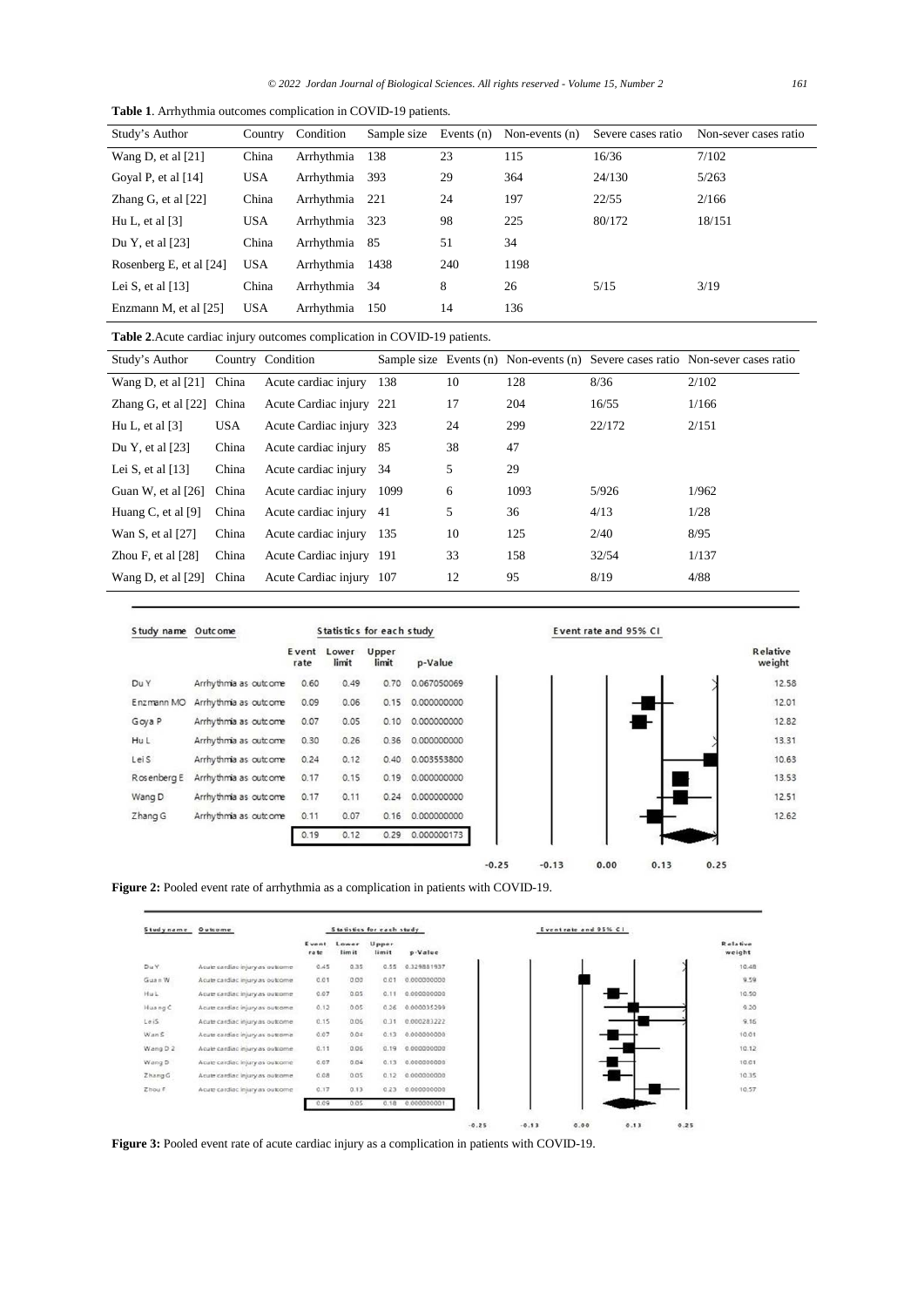# *3.3. Arrhythmia and the risk of severity outcomes in COVID- 19*

Relevant data regarding the association of arrhythmia with severity in 4,355 patients with COVID-19 were collected from five included studies. The OR of

| Study name | <b>Outcome</b>                     | Statistics for each study |                |                |         |             |
|------------|------------------------------------|---------------------------|----------------|----------------|---------|-------------|
|            |                                    | Odds<br>ratio             | Lower<br>limit | Upper<br>limit | Z-Value | p-Value     |
| Goyal P.   | severe vs. nonsevere AR as outcome | 11.7                      | 43             | 31.4           | 4.868   | 0.000001127 |
| HUL        | severe vs. nonsevere AR as outcome | 6.4                       | 3.6            | 11.4           | 6.327   | 0.000000000 |
| LoS        | cevere ys, nonceyers AR as outcome | 2.7                       | 0.5            | 13.7           | 1.176   | 0.239666864 |
| Wang D 1   | severe vs. nonsevere AR as outcome | 10.9                      | 4.0            | 29.8           | 4.625   | 0.000003746 |
| Zhang G    | severe vs. nonsevere AR as outcome | <b>PATE</b><br>54.7       | 12.1           | 243.8          | 5.246   | 0.000000156 |
|            |                                    | 9,9                       | 4.8.           | 20.4           | 6.261   | 0.000000000 |

arrhythmia in severe compared to non-severe cases of COVID-19 was significantly higher (OR= 9.9, 95% CI: 4.8 to 20.4), which means that arrhythmia increases the severity of COVID-19 about ten folds as shown in figure 4.



**Figure 4**: Forest plot of the odd ratios of arrhythmia in severe compared to non-severe COVID-19 cases.

# *3.4. Acute cardiac injury and the risk of severity outcomes in COVID- 19*

Relevant data regarding the association of acute cardiac injury severity rate in patients with COVID-19 were

collected from six studies. The OR of acute cardiac injury in severe compared to non-severe cases of COVID-19 was significantly higher with nearly 15-fold risk of poor outcomes (OR=14.6,95% CI: 2.9 to 73.7) as it is shown in figure 5.



**Figure 5**: Forest plot of the odd ratios of acute cardiac injury in severe compared to non-severe COVID-19 cases.

## *3.5. Quality of the included studies*

Supplementary Table S1 summarizes the quality assessment of the included studies. All included studies in this analysis reported the demographic and clinical characteristics and the outcomes of the participants. However, most of the studies did not have defined participants' eligibility criteria. In addition, it was unclear whether most of the studies had consecutive inclusion of the participants and whether it was a complete inclusion. Most of the studies diagnosed COVID-19 disease and outcome of interests using valid and reliable methods and used appropriate statistical analysis.

## *3.6. Assessment of publication bias*

As shown, figures 6 and 7 evaluate publication bias using a funnel plot based on the event rate of arrhythmia and acute cardiac injury outcomes; a visual symmetry indicates the absence of publication bias. Also, the Egger's test revealed no significant publication bias (Egger's test: p =0.5124, and 0.30009 respectively).



No significant publication of bias (Egger's test: p=0.5124)

**Figure 6**: Funnel plot for publication bias based on arrhythmia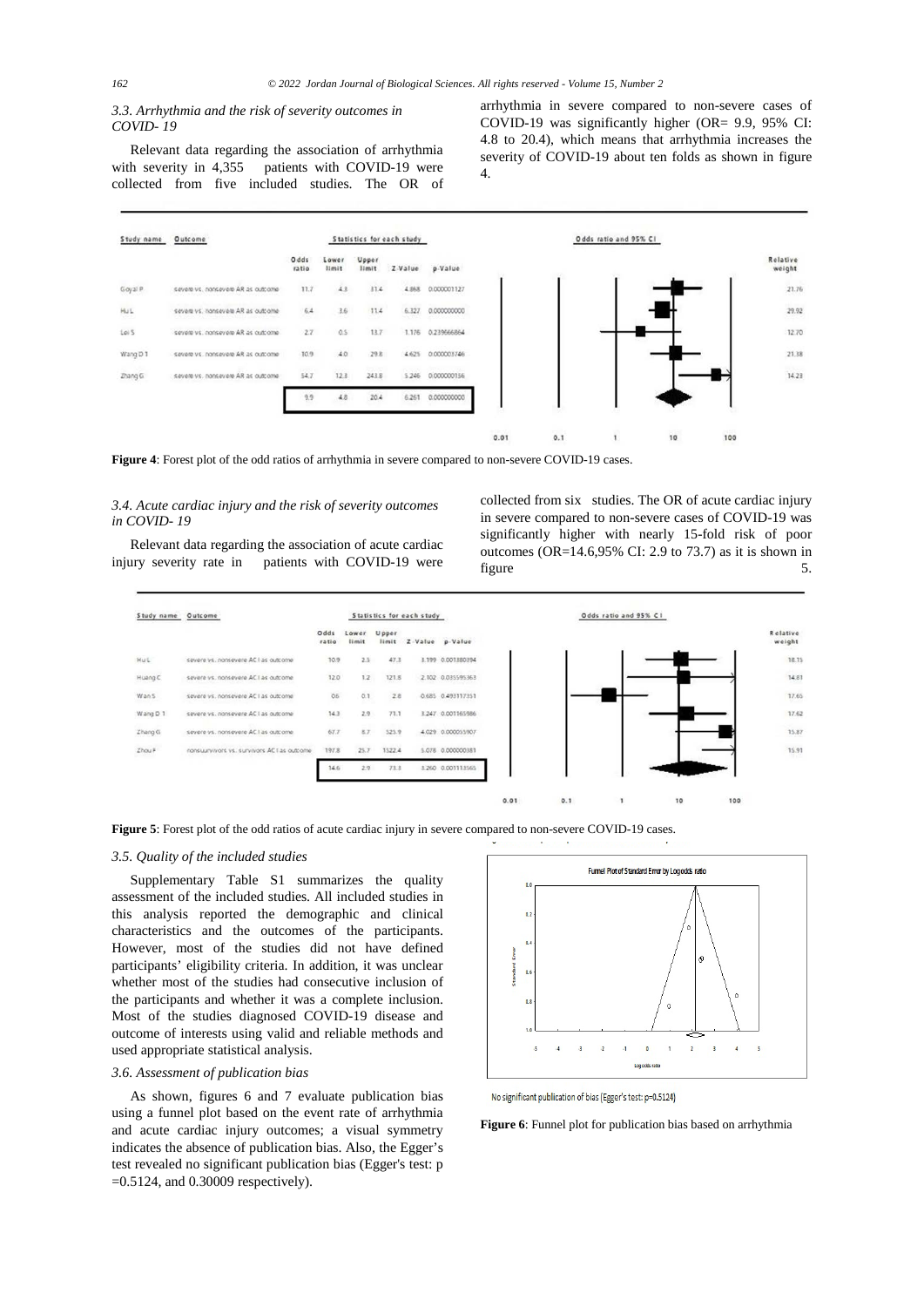

No significant publication of bias (Egger's test: p=0.30009)

**Figure 7:** Funnel plot for publication bias based on acute cardiac injury

# **4. Discussion**

In the present meta-analysis, we examined 18 independent studies. Eight of these studies discussed arrhythmia as a COVID-19 disease complication, and ten studies were included in this meta-analysis of acute cardiac injury as disease complications. Pooled studies were reporting clinical data on 4,355 COVID-19 patients. Results added value to the literature as it summarized the prevalence of arrhythmia and acute cardiac injury as a disease outcome among COVID-19 patients.

Our results showed that incidence of arrhythmia occurrence in COVID-19 patients was 19% compared to a study describing the outcomes in 138 Chinese patients with COVID-19 reported 16.7% incidence of arrhythmia [21]. A recent study reported the incidence of arrhythmia at 6.9% in hospitalized patients [38]. For acute cardiac injury, a meta-analysis of the Chinese studies reported an 8% incidence of acute cardiac injury, while our study indicates a 9% incidence of acute cardiac injury [30].

Severe systemic inflammation associated with COVID-19 can trigger myocardial dysfunction, which leads to arrhythmia [7, 8]. Many studies reported that proinflammatory cytokines are associated with arrhythmia [11, 31]. Pro-inflammatory cytokines like C-reactive protein (CRP), TNF-a, and IL6 played a role in inducing the synthesis of several coagulation markers, including tissue factor (TF) [31, 32]. Moreover, these markers have been extremely investigated in the association with atrial fibrillation (AF) [11].

COVID-19, as a viral infection, can trigger a hyperinflammatory state with a fatal storm of cytokine and arrhythmogenic potential. Interleukin 1 (IL-1), interleukin 2 (IL-2), interleukin 1β (IL-1β), IL-7, granulocyte colonystimulating factor (G-CSF), interferon-γ, inducible protein 10, monocyte chemoattractant protein 1 (mcp1), and tumor necrosis factor-α (TNF-  $\alpha$ ) are cytokines reported to increase in COVID-19 patients. One of the possible mechanisms of triggering arrhythmia by systematic inflammation is inducing ischemic heart disease. Many inflammatory markers are shown to be increased locally at ischemia, such as; IL-6 [33] and TNF-a [34]. Arrhythmias can also be triggered by myocardial dysfunction that results from severe systematic inflammation. Severe inflammation conditions like sepsis and septic shock were reported to be associated with several types of cardiac arrhythmias[7, 8]. Another important indirect potential pathway of how systematic inflammation induces arrhythmia is the activation of systematic coagulation response. Even though there are not fully established clinical settings that prove the association between systemic inflammation and cardiac arrhythmias, several studies shed light on the potential association between atrial fibrillation and systemic inflammation due to its high incidence[11, 35, 36].

Our results showed that the incidence of arrhythmia was associated with ten folds increase in disease severity. Patients with the more severe systemic disease also had a higher probability of promoting cardiac arrhythmias, as evidenced by ICU admissions. Therefore, clinical protocols should pay attention to preventing and managing arrhythmia in COVID-19 patients. Future studies should investigate whether arrhythmia management in COVID-19 patients reduces disease severity.

The most common cardiovascular disease complication is acute cardiac injury. Our results reported that the incidence of acute cardiac injury was 14 folds higher in patients with severe complications than in non-severe patients. Early cardiac interventional protocols in COVID-19 patients may aid in reducing the disease severity and mortality. The myocarditis caused by the cytokine storm, cardiac myocytes damage, inhibition of the protective signaling pathways in cardiac myocyte, and increased hypercoagulability and microvascular thrombosis suggested mechanisms of induced acute cardiac injury among COVID-19 patients. Future studies should look at risk factors for developing cardiac injury in COID-19 patients.

Our study rigorously analyzed the number of patients with arrhythmia outcomes and acute cardiac injury outcomes collected from a large sample of patients with COVID-19; advantageously, a visual symmetry indicates the absence of publication bias. Most studies did not report the eligibility criteria and whether participants were recruited consecutively. Therefore, selection bias is likely concern in the included studies. Other biases in the included studies are less likely since all studies address sufficiently other points in the JBI tool.

## **5. Conclusion**

In summary, present evidence showed that cardiac arrhythmias and acute cardiac injury are highly associated with the severity and the mortality rate of COVID-19. Early cardiac arrhythmias and acute cardiac injury management may considerably improve COVID-19 prognosis.

# **Funding**

This research received no external funding.

# **Conflicts of Interest**

The authors declare no conflict of interest.

#### **References**

Alzoughool, F. and L. Alanagreh, *Coronavirus drugs: Using plasma from recovered patients as a treatment for COVID-19.* Int J Risk Saf Med, 2020. **31**(2): p. 47-51.